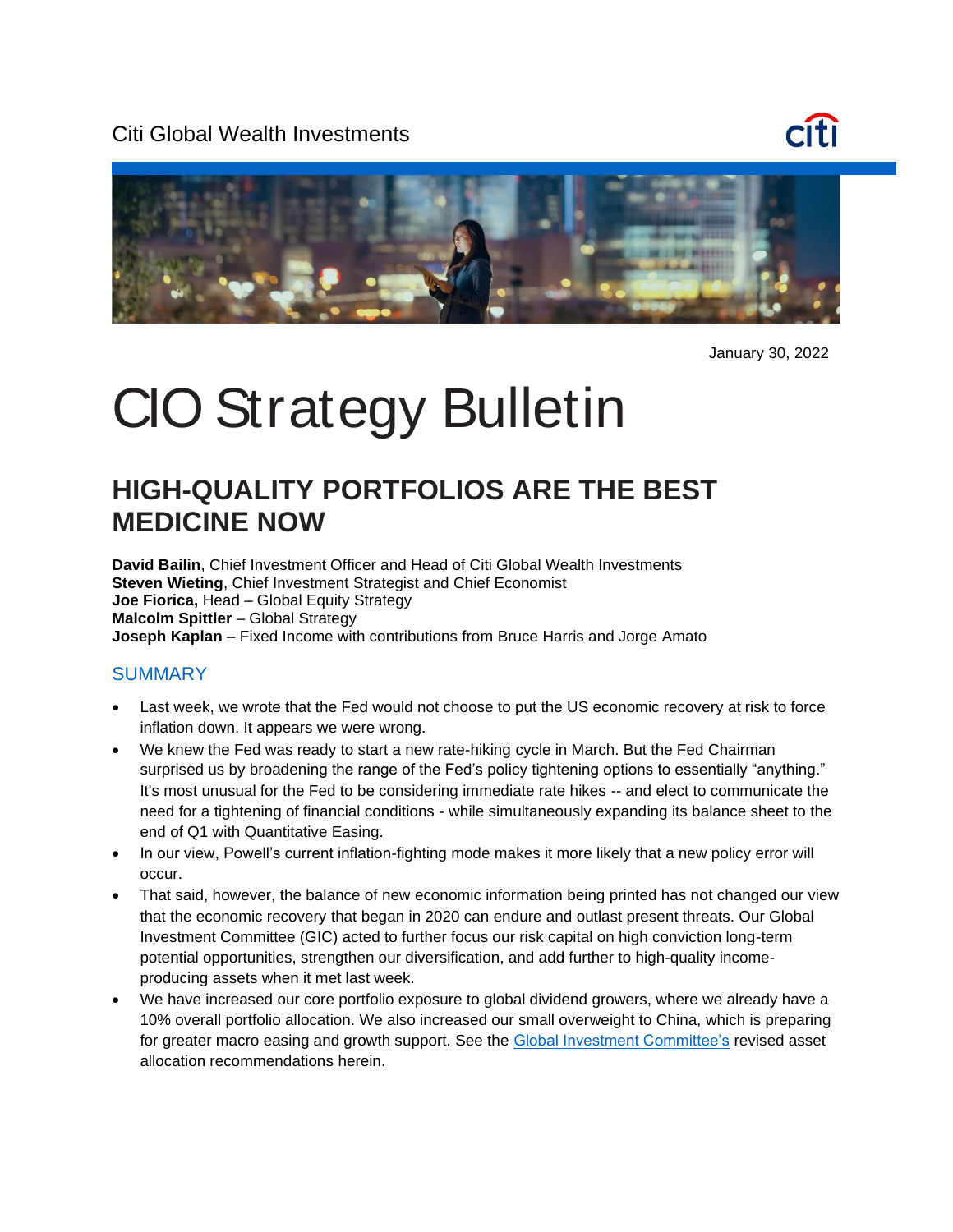### **MR. POWELL'S INFLATION INFLECTION**

Last week, in The Rational Mr. Powell, we wrote that the Fed would **not** choose to put the US economic recovery at risk to force inflation down. It appears we were wrong.

We noted that inducing a collapse in demand would do little to address many transient aspects of causing the high levels of current inflation. Specifically, we wrote that curtailing "excess demand" for certain goods at the expense of services is not addressable with monetary policy. And we cited four reasons why the Fed was likely to be "rational" in its assessment of the post-Covid economy: COVID stimulus has ended, a supply recovery was underway, Covid itself was in decline allowing for goods/services to rebalance, and that crushing the economy to address distortions induced by Covid and the Fed itself was likely to cause more personal sacrifice that was acceptable.

After listening to Fed Chair Powell answer questions at his press conference this week, we are now concerned that in an attempt to "attack inflation" the Fed put the economy in jeopardy. For decades, the Fed argued that monetary policy works with "long and variable lags." This acknowledges that a huge economy responds slowly to policy shifts and that the Fed, therefore, had to act judiciously and carefully to assess the impact of its decisions before taking further steps. This is why we were especially concerned when Powell said**, "There's quite a bit of room for rate hikes"** without hurting the US labor market. So much for gradualism.

At the press conference, Powell confirmed what investors had been assuming for months: with US inflation at 40-year highs, the Federal Reserve is ready to lift US interest rates – now at near-zero – beginning in March. But he surprised investors (and us!) by broadening the range of policy tightening options to essentially "anything." When asked about the prospect of a 50-basis-point rate hike, or rate hikes at every Fed meeting, he did not rule them out. Investors understood this to mean that the Fed intended to act aggressively in the face of a "historically tight" labor market and "too-high" inflation.

Powell's about-face in less than two months is likely to generate more uncertainty. We expect quantitative readings of US monetary policy uncertainty to soar when data are released (see figure 1). But markets have already assumed Powell meant what he said (see figure 2).



**Figure 1: US Monetary Policy Uncertainty index Figure 2: Expected Fed funds Rate End 2024**

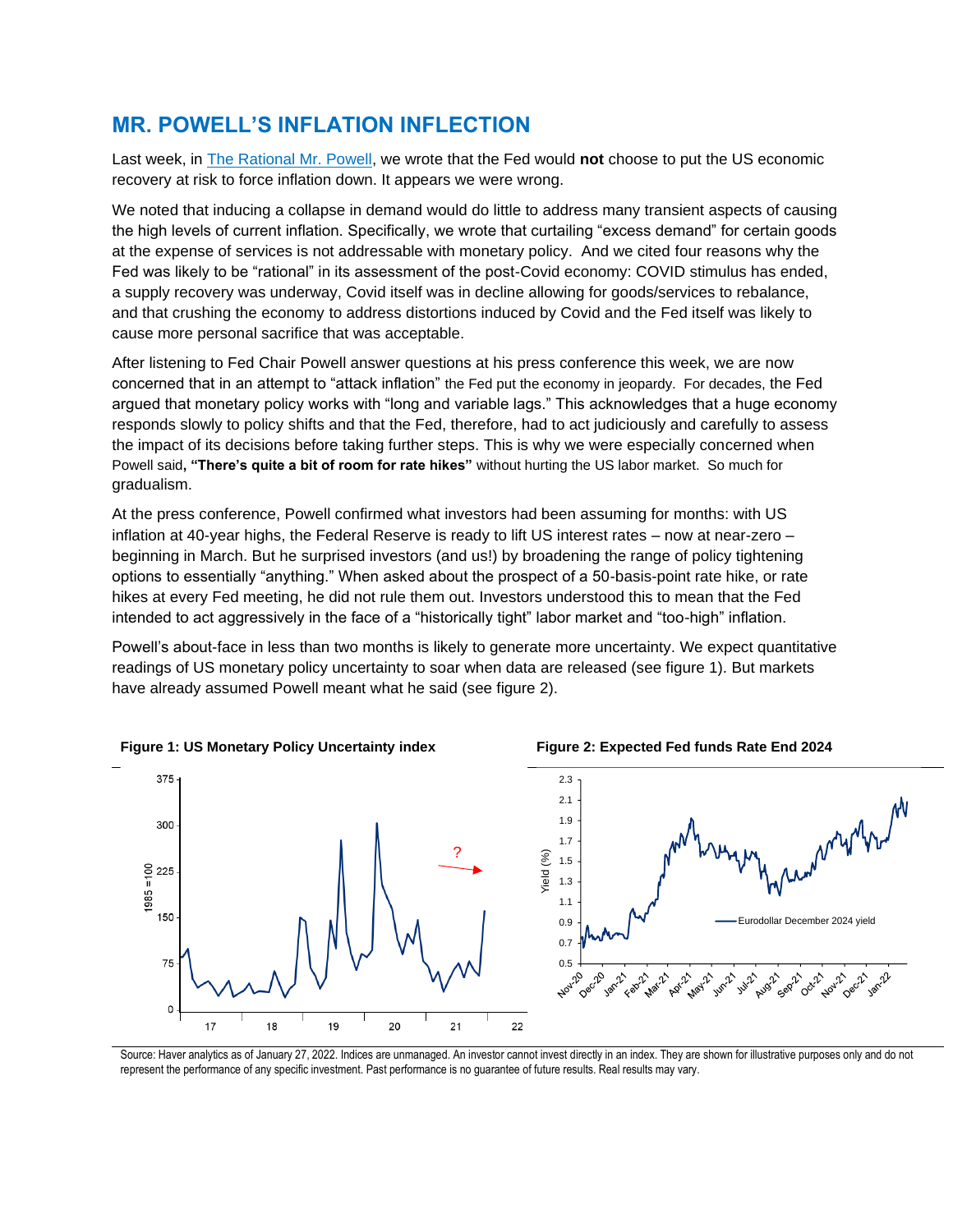### **UNPRECEDENTED**

It is unprecedented for the Fed to be contemplating immediate rate hikes - and its chairman to deliberately communicate the need for a tightening of financial conditions - while the Fed is *expanding* its balance sheet to the end of Q1 with Quantitative Easing. When asked about reducing the Fed's bond portfolio as a monetary policy tool, Powell said: It's "a relatively new thing for the markets and us." Major reductions in the Fed's balance sheet are the same as a rate hike, but with less accuracy. The combination of ending Quantitative Easing, balance sheet reduction (Quantitative Tightening) and four 25-basis-point-rate hikes over the course of 2022 may be compared to moving from a 0% policy rate up to a 2% policy rate by our estimates.

This appears to be a "full Fed pivot", not just Chairman Powell. There is no apparent dissent among any of the FOMC members. Given how negatively inflation is perceived among voters, the Fed's unilateralism could explain much of the tough talk. Though the Fed can pull back should inflation come down, this is a dangerous game particularly with respect to real assets like housing and capex spending.

We think that the Fed's simultaneous overall push for higher rates and quantitative tightening may create a "portfolio balance effect" that could impact the real economy. An example would be a reduction in the availability of financing (or a change in the cost of financing) for areas like housing. Investor purchases of homes were 18% of the market in 3Q21, 50% higher than in 3Q20, according to Redfin. Given that we are seeing home price appreciation and homebuilder stocks fall as mortgage rates jump, the Fed's proposed actions may add economic risk.



The Fed's unilateral overconfidence is based, in part, on corporate profits. Strong corporate profits are sustaining tight credit spreads, despite the recent selloff in US growth shares as interest rates rise (see figure 4). Certainly, the US yield curve, while flattening, is far from signaling the next recession (see figure 5).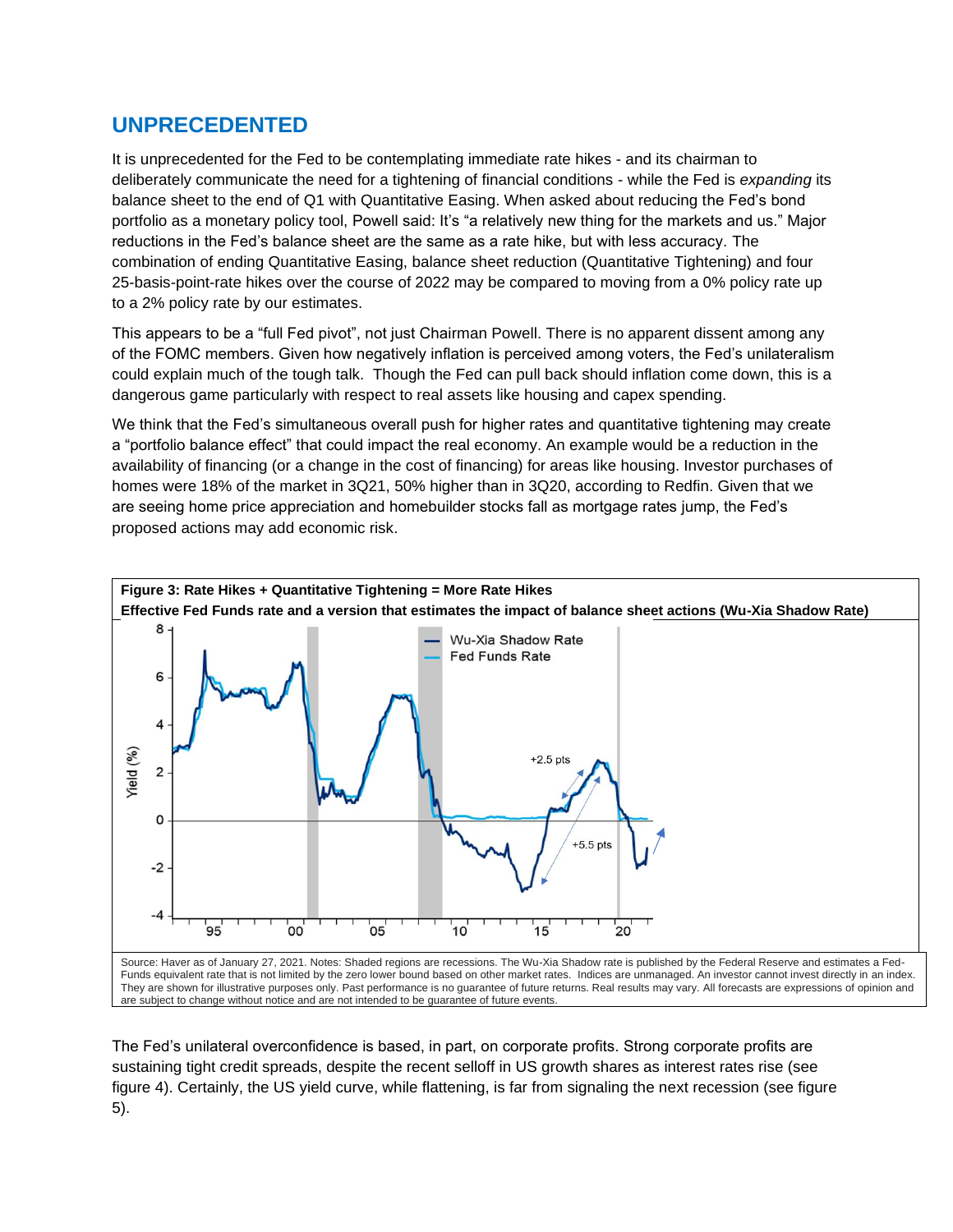**Figure 4: US High Yield spreads vs S&P VIX Figure 5: US 10-year yield less Fed policy** 

**rate**



Source: Haver analytics as of January 27, 2022. Note: Shaded areas are recessions. Indices are unmanaged. An investor cannot invest directly in an index. They are shown for illustrative purposes only and do not represent the performance of any specific investment. Past performance is no guarantee of future results. Real results may vary.

### **IS SUCH HARSH MEDICINE NECESSARY?**

In our view, what is worse than the Fed's aggressive approach is the fact that we may not need very much of the Fed's harsh medicine. We see signs of supply/demand normalization everywhere. Though Chairman Powell suggested little progress in supply recovery, US imports surged 20% in the year through December. An increase in inventories in the fourth quarter already was one of the largest in history (see figures 6-7). Fuller inventories mean less future growth.

US semiconductor imports are surging. This should help the US auto industry to accelerate new vehicle production after shortages caused the largest spike in used car and truck prices in history (see figures 8- 9). And US ports are now showing significant progress working through the backlog of surging container shipments (see figure 10).

While we can imagine there will be oil shocks in the event of a Russian invasion of Ukraine, the pace at which global oil supplies are recovering is well in excess of the 3.2% growth rate in crude oil consumption we expect to see in 2022-2023 (see figure 11). In fact, historical trends suggest the persistence of high crude oil prices will result in an acceleration in US oil output even after prices peak.

In short, normalization of economic conditions is occurring. That would certainly justify a normalization of interest rates but does not suggest the economy is ready to tolerate a simultaneous reduction in the Fed's balance sheet.

**Figure 6: US real goods imports and inventory/sales ratio**

**Figure 7: Change in US real inventories billions of (2012) US dollars**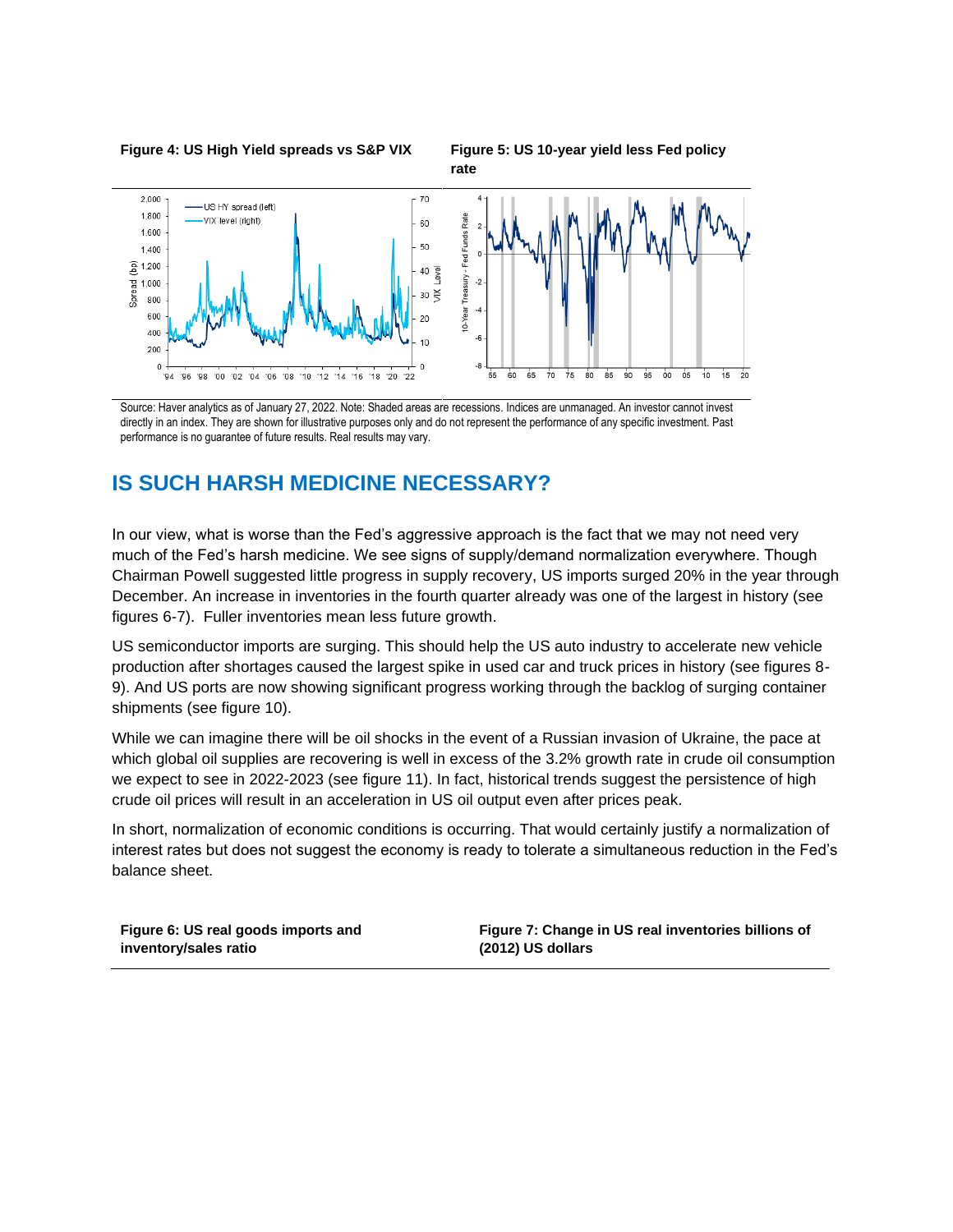

Source: Haver analytics as of January 27, 2022. Note: Shaded region is US recession.



**Figure 10: Easing supply bottlenecks from Asia: Container vessels in Port of Los Angeles**







Source: Haver analytics as of January 27, 2022.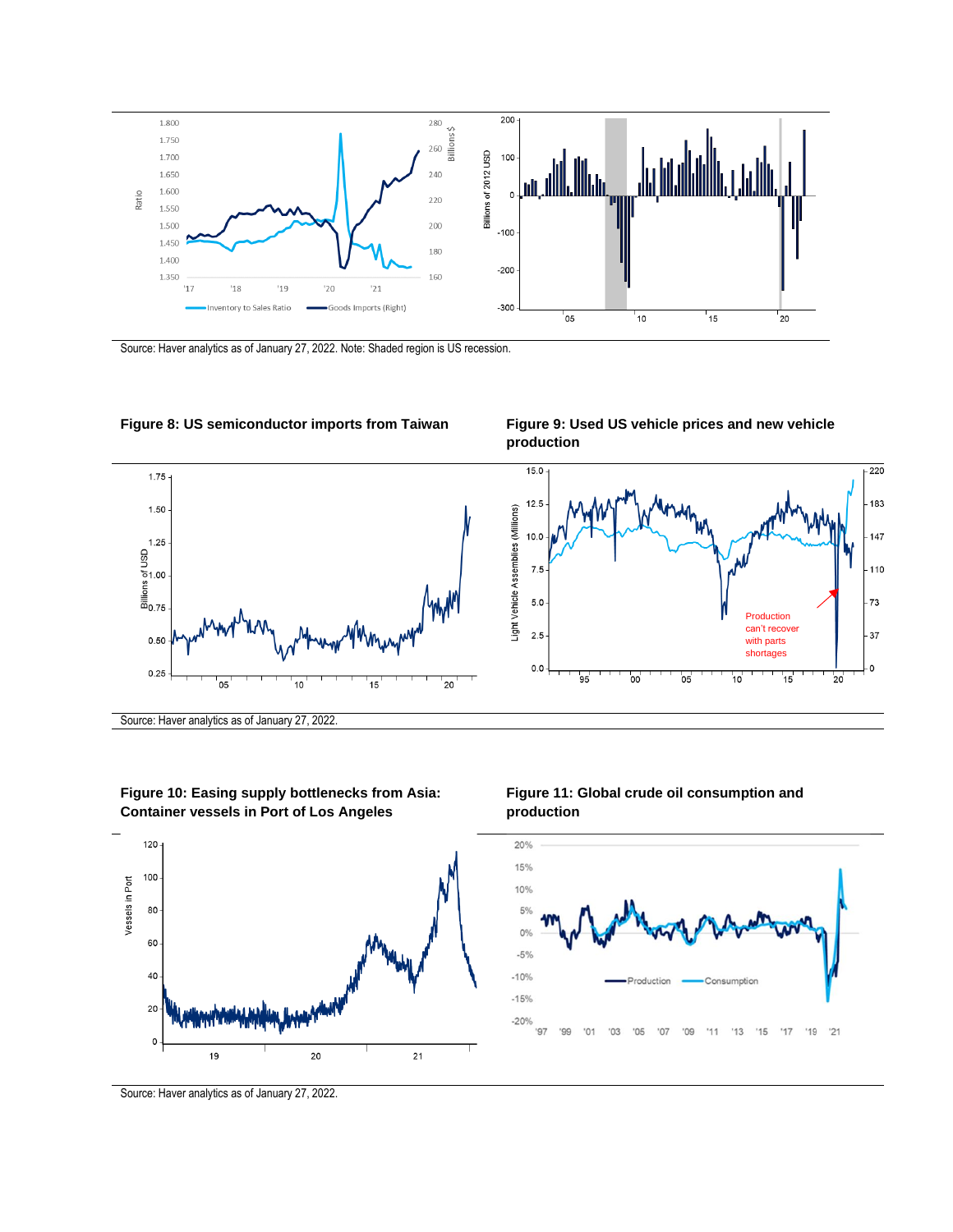#### **2018 REDUX?**

We had expected that Powell's own experience in 2018 would cause him to be *more cautious* now. In 2018, Mr. Powell continued to raise interest rates even in the face of a troubled world economy and trade wars initiated by the US. At that time, the Fed was applying pre-2008 rules of thumb about what constitutes "normal" policy and what causes inflation. In 2018, the unemployment rate had been at or below 4% for nearly a year-and-a-half, but prices were not rising at even 2% per year (the Fed's target), In short, we believe the Fed misfired by raising rates too far in 2018 and equity markets dropped by 16% in December 2018.

In our view, Powell's current "inflation fighter" aggression makes it more likely that a new policy error may occur. In fact, Powell's departure from Fed norms and iterative practices makes forecasting what the Fed will do next tricky, the *exact opposite* of what's needed when one is exiting a pandemic. The bond market is telling us that we should not expect interest rates in the United States to rise materially anytime soon. The 30-year Treasury yields just 2.07% implying that trillions of dollars held by global investors sees little likelihood of high rates or long-term inflation.

## **HIGH-QUALITY PORTFOLIOS ARE THE BEST MEDICINE NOW**

While the Fed's erratic policy making is a higher concern now, and with certain geopolitical risks rising, the balance of new information this year has not changed our view that the economic recovery that began in 2020 can potentially endure and outlast present threats. Our Global Investment Committee (GIC) acted to further focus our risk capital on high conviction long-term potential opportunities, strengthen our diversification, and add further to high-quality income-producing assets when it met last week.

We have already seen a rapid de-risking in financial markets in early 2022. This has been led in particular by US growth shares and poorly capitalized firms. Bond yields have risen at the same time, generating a tightening of broad financial conditions of historically moderate scope. From our point of view, the rapid repricing of assets has improved some forward-looking returns.

Against this evolving backdrop, our Global Investment Committee (GIC) last week kept its mix of fixed income and equities unchanged (Global Equities 6% overweight, Fixed Income and cash 6% underweight). However, recognizing the policy backdrop, we have shifted some holdings within both asset classes and across regions to account for new risks and potential opportunities.

In 2021, the GIC shifted portfolios to overweight global dividend growers, healthcare shares, Intermediate US Treasuries and Inflation Protected Securities. We enacted a "barbell" strategy of select higher risk and lower risk assets in order to seek sustained returns following the sharp rally in global equities and credit markets that year.

In 2022, we continue to see diversification across regions and asset classes as a potential risk mitigator for core portfolio wealth. Historically low global government bond and cash yields in isolation offer poor inflation-adjusted returns. We are now focused on investments in firms with sufficiently high current profitability and raise payouts to investors as providing a strong, potential long-term core portfolio opportunity. As a result, the GIC increased our core portfolio exposure to global dividend growers, where we already have a 10% overall portfolio allocation. There was also an increase to our small overweight to China, which is preparing for greater macro easing and growth support.

Based on the repricing of tech assets and our view on certain "Unstoppable Trends", we added a thematic overweight position in "Digitization assets." This includes cybersecurity, payments and fintech shares that have fallen nearly 30% from their recent high as a group. To accommodate this allocation, the GIC reduced our position in US small and mid-cap shares further and shifted some international overweights to add greater diversification.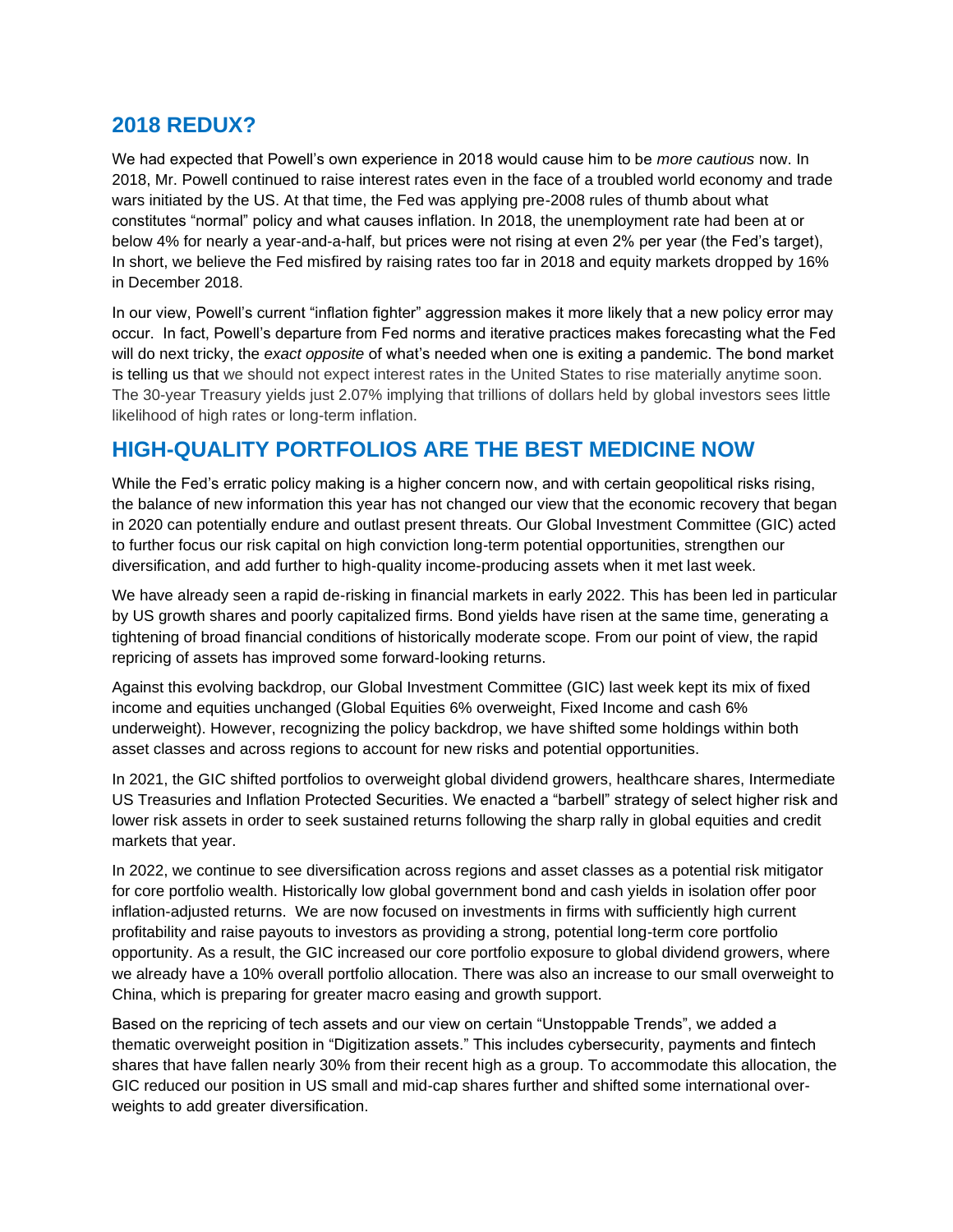In equities, the GIC eliminated the thematic overweight in US mortgage REITS. These were the last of the assets we held solely to potential benefit from market dislocations from the COVID shock. Since the asset was added in June 2020, the total return has been about 42% through DATE. We also trimmed the size of our healthcare overweight somewhat to allow for the broader thematic investment in cybersecurity and fintech. We continue to seek strong, stable long-term returns in the sector.

In fixed income, the GIC reduced the size of our overweight in US Treasury Inflation Protected Securities (TIPS). We have added to our TIPS weighting over time, with the last substantial increase in March 2021. We reinvested 1% of the total asset allocation in intermediate-duration nominal US Treasuries and Investment Grade corporates. While we still maintain a 5% underweight in global bonds, US intermediate government and IG corporate securities now discount six or more 25 basis point Fed rate hikes, rising 120 basis points in yield over the past year. While their value could fall further, their limited duration seeks to lower price risk and will allow us to add long-duration bond exposure if 10-year US Treasury yields rise above 2%, as we expect.

#### **CONCLUSION**

As we noted in **[Outlook 2022](https://www.privatebank.citibank.com/newcpb-media/media/documents/outlook/Outlook-2022-Citi-Global-Wealth-Investments.pdf?utm_source=cpb_internal&utm_medium=intranet&utm_campaign=ol22)**, the post-pandemic period will be very different than 2020-21. Normalization after a global event as traumatic and elongated as a pandemic is without precedent. That there is atypical inflation is to have been expected. Yet, the Fed's response is itself both aggressive and unconventional. That argues for diversified portfolios. It is not a cause for market timing.

We have therefore shifted our emphasis from investing in a cyclical rebound to finding potential sustainable sources of return. Our quality global dividend grower position reflects our theme of investing in "Long-Term Leaders." Our investments in healthcare equities seek to benefit from the secular growth of the world's older population and its quest for "Longevity." The new positions in cyber-security, payments and fintech are key potential opportunities within "Digitization" which we believe is an unstoppable long-term trend shaping the world economy. In short, given the change in Fed policy, it is even more important to focus on the assets with the potential for long-term growth, even in the face of higher rates.

#### **DISCLOSURES**

**This email contains promotional materials. If you do not wish to receive any further promotional emails from Citi Global Wealth Investments, please emai[l donotspam@citi.com](mailto:donotspam@citi.com) with "UNSUBSCRIBE" in the subject line. Email is not a secure environment; therefore, do not use email to communicate any information that is confidential such as your account number or social security number.**

This Communication is prepared by Citi Global Wealth Investments ("CGWI") which is comprised of the Investments and Capital Markets capabilities of Citi Private Bank, Citi Personal Wealth Management and International Personal Bank U.S.

Citi Private Bank and Citi Personal Wealth Management are businesses of Citigroup Inc. ("Citigroup"), which provide clients access to a broad array of products and services available through bank and non-bank affiliates of Citigroup. Not all products and services are provided by all affiliates or are available at all locations. In the U.S., investment products and services are provided by Citigroup Global Markets Inc. ("CGMI"), member FINRA and SIPC, and Citi Private Advisory, LLC ("Citi Advisory"), member FINRA and SIPC. CGMI accounts are carried by Pershing LLC, member FINRA, NYSE, SIPC. Citi Advisory acts as distributor of certain alternative investment products to clients of Citi Private Bank. Insurance is offered by Citi Personal Wealth Management through Citigroup Life Agency LLC ("CLA"). In California, CLA does business as Citigroup Life Insurance Agency, LLC (license number 0G56746). CGMI, Citi Advisory, CLA and Citibank, N.A. are affiliated companies under the common control of Citigroup. Outside the U.S., investment products and services are provided by other Citigroup affiliates. Investment Management services (including portfolio management) are available through CGMI, Citi Advisory, Citibank, N.A. and other affiliated advisory businesses. These Citigroup affiliates, including Citi Advisory, will be compensated for the respective investment management, advisory, administrative, distribution and placement services they may provide.

International Personal Bank U.S. ("IPB U.S."), is a business of Citigroup which provides its clients access to a broad array of products and services available through Citigroup, its bank and non-bank affiliates worldwide (collectively, "Citi"). Through IPB U.S. prospects and clients have access to the